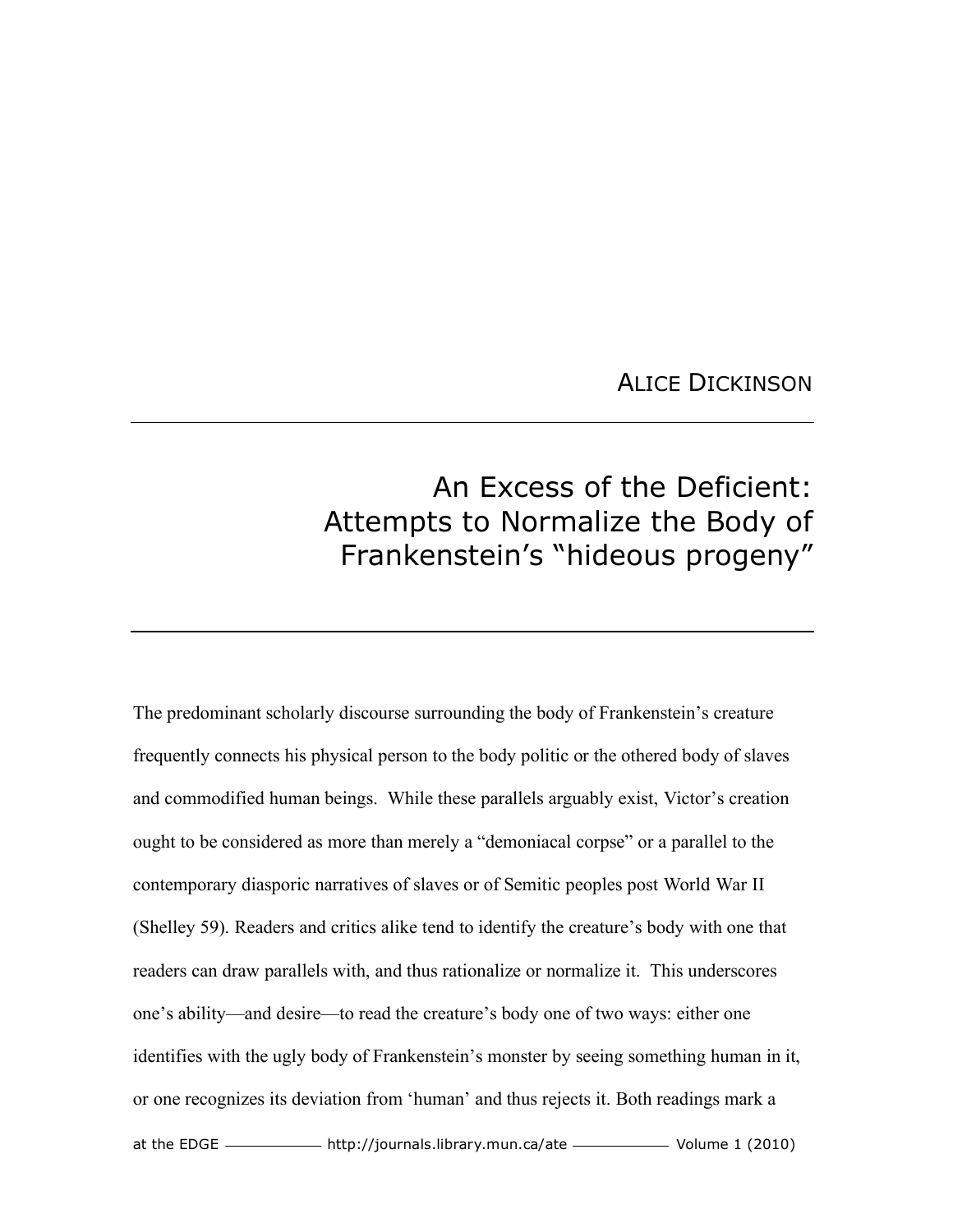profound attempt to normalize the ugly body.

The creature may be considered horrific; the very components of his person burst from under the skin and he is an aberration when compared to a traditionally beautiful subject. However, his spare-part composition, the product of Victor's carefully "collect[ed] and arrang[ed] materials" indicates less about his deficiencies as a human being than it does about his creator's desires (54). Victor struggles to make something in his own image while simultaneously emphasizing his difference as a human being and reiterating his superiority. When considering the creature, it is impossible to ignore the fear and horror his body inspires, but this fear requires closer examination: one is afraid not because of the monster's difference, but because of his similarity. He presents both creator and reader with the possibility that by the end of the novel, each will be forced to affirm the creature's humanity rather than deny it. Shelley deliberately blurs the distinctions between man and monster, between the human body and the body of the other, to force the reader to examine conceptions of the normal body. By constructing the almost-human, Shelley asks readers to redefine normal, and challenges both the normal, medicalized body of the Romantic era as well as contemporary bodies. Following an attempt to create a working definition of the ugly body, distinct from the grotesque or commodified body and modelled in terms of deficiency and excess, this paper considers the presentation of the creature's physical self in *Frankenstein*, as well as the ways that Shelley attempts to unseat the reader's version of a normal body by aligning Victor with his creation as the novel progresses.

At the most rudimentary level, the ugly body is conceived of as a deviation from a standard, one that Youngquist asserts has its origins in "anatomy...[suggesting] that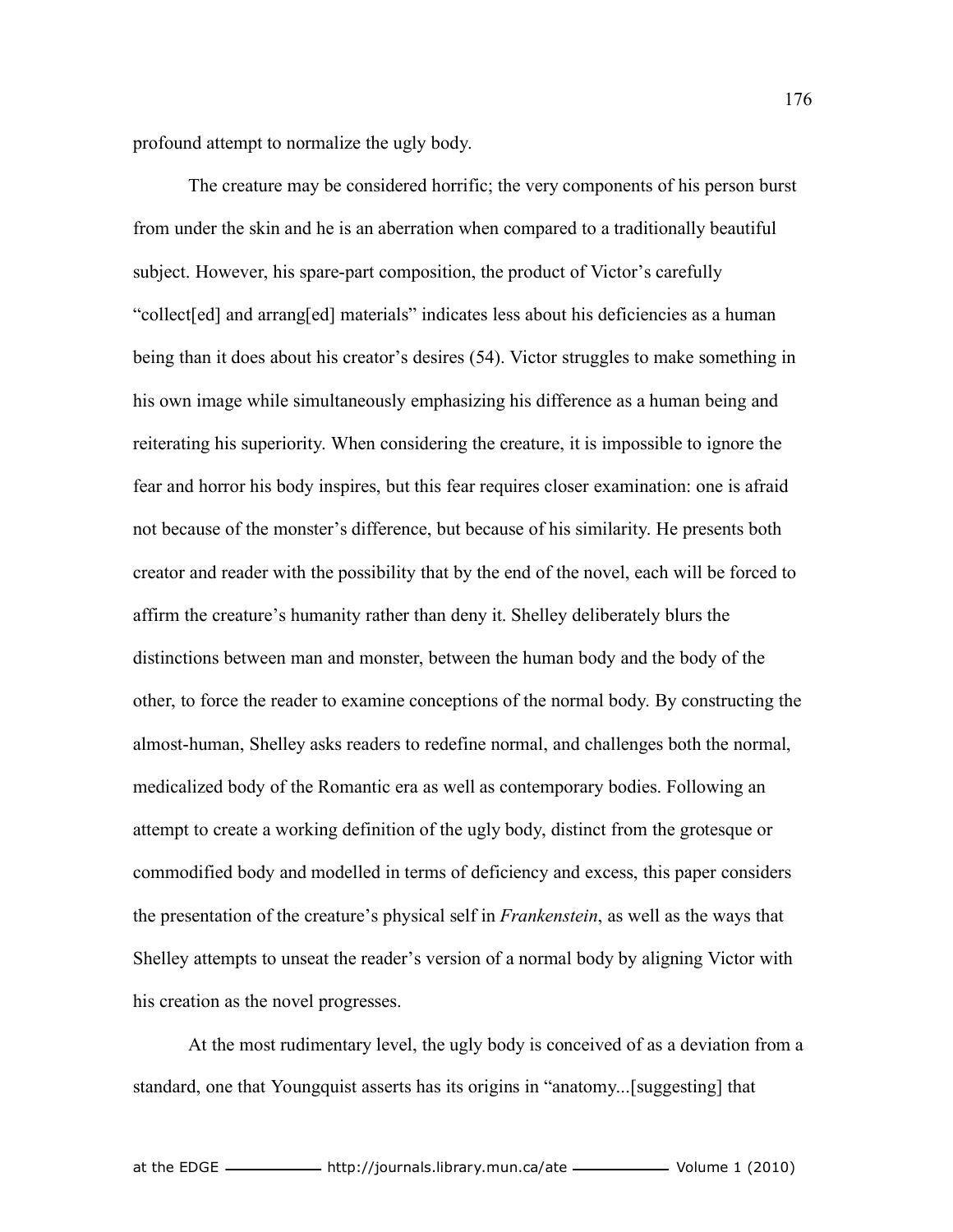medicine, at the historical moment of its emergence as a distinct institutional and professional practice, produces and enforces a cultural norm of human embodiment" (xi). The ugly body is born disfigured as the result of disease or genetic mutation. It can be categorized as ugly simply by virtue of a visible birthmark. The ugly body can start off normal and become ugly by accident, because of scarring, burns, or the unfortunate removal of a limb. However, as a dictionary definition illustrates, ugly things are, by extension, "offensive to the sight" or "morally offensive or objectionable" (Merriam Webster). By definition, ugly bodies transgress because of their physical deviation (be it anatomical or otherwise), but they also cross some moral boundary where normal is equated with good and non-normal with evil or wrong.

Returning to the idea of anatomy, it becomes obvious that the ugly body differs from the most fundamental understanding human beings have of their own bodies: that of bilateral symmetry. As Mark Turner explains, the unconscious understanding of bilateral symmetry begins at the level of the body and is abstracted to fit over every aspect of human existence and experience, indicating that humans "have a felt, schematic, embodied understanding of bilateral symmetry...[and that they] employ this schematic understanding constantly, moment to moment, in every aspect of...existence, to make sense of [the] world and to interact with it" (70). While this applies to human understanding of movement and interaction with the world on a daily basis, manifesting as balance, coordination and other motor skills, on a physical level, human beings seek out what is symmetrical and align it with concepts of beauty. It is this lack of aesthetic symmetry that impacts Victor and the reader so negatively.

When one recognizes that the creature is ugly, it is crucial to note that this ugliness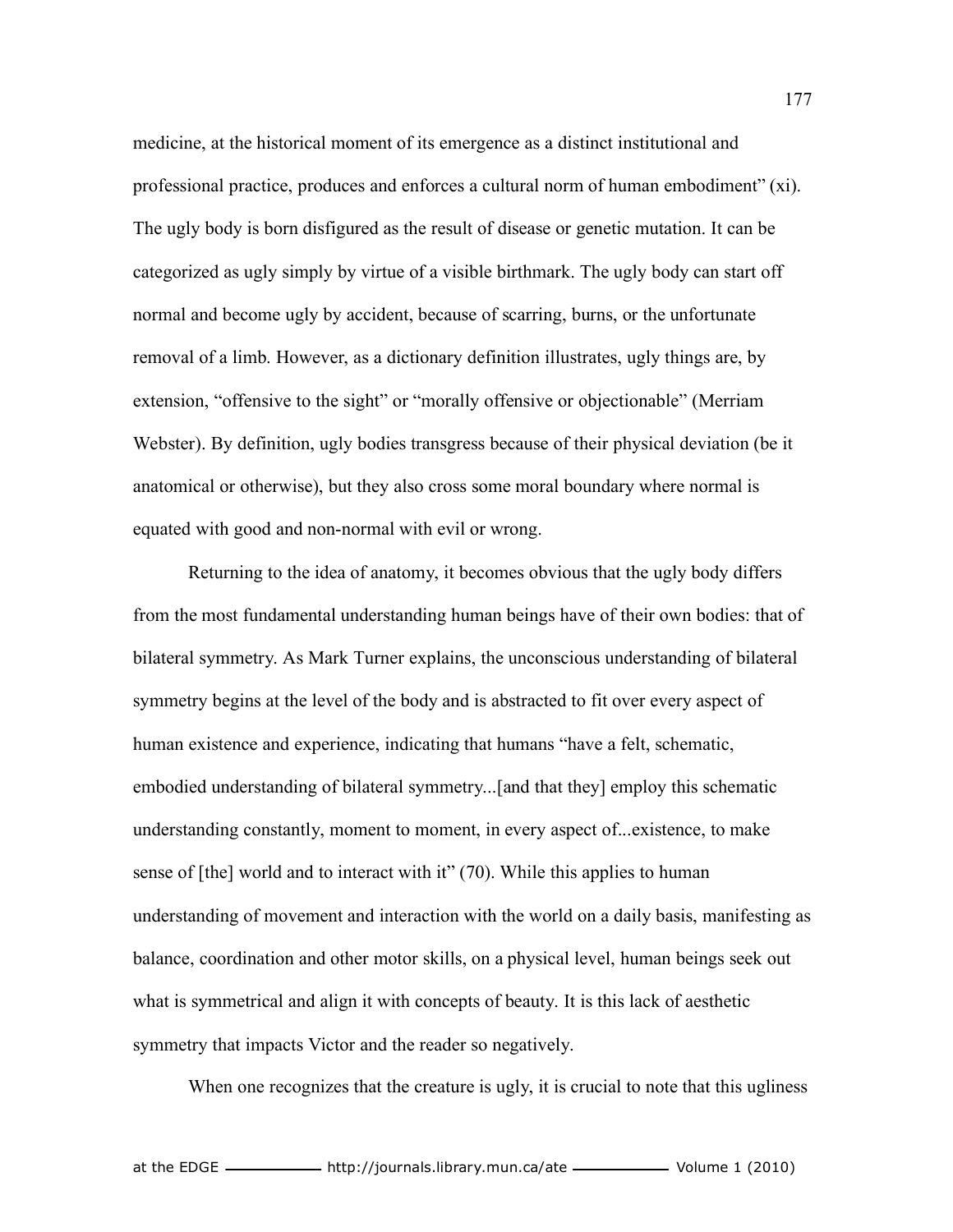is not born of a deviation from the symmetry of form that Turner describes, but from the aesthetic discord of his features. The creature's actual body is not asymmetrical; his "limbs [are] in proportion, and [Victor selects] his features as beautiful," but the reader can visualize his "yellow skin [that] scarcely cover[s] the work of muscles and arteries beneath" as being literally stitched together (Shelley 58). It is the asymmetry of his *features* that is so striking: the "hair...of a lustrous black" and "teeth of pearly whiteness" are misaligned when paired with "watery eyes, that [seem] almost of the same colour as the dun-white sockets in which they [are] set" (58). The massiveness of the creature's frame "magnifies a faulty relationship between the inside and the outside of his body, as well as a lack of harmony on the surface of his body" (Cottom 60). This lack of harmony on the outside of the creature's body is what the reader perceives. From his introduction, the "miserable monster" is undeniably ugly and possesses asymmetrical features, attuning the reader to the fact that he is not a perfect copy of a human being and that his body cannot be wholly identified as a normal one (Shelley 59).

 Understandably, the ugly or disfigured body is often seen as lacking; it is not physically congruent with what one possesses, and is thus categorized as deficient. Gigante describes it as a "gap in the beautiful object" (565), what Kant asserts exists as "a shadow form of the beautiful" (qtd. in Gigante 565). In the case of the creature, constructed with deficiencies rather than naturally born with them (like an equally deformed character, Hugo's Quasimodo), the lack is not only in the piecemeal mechanics that Victor uses to stitch him together; its origins lie in the *mind* of his creator. Like an artist whose skill is surpassed by his imagination, Victor has neither the talent nor the tools to construct what he sees in his mind, nor does he seem to possess a clear idea of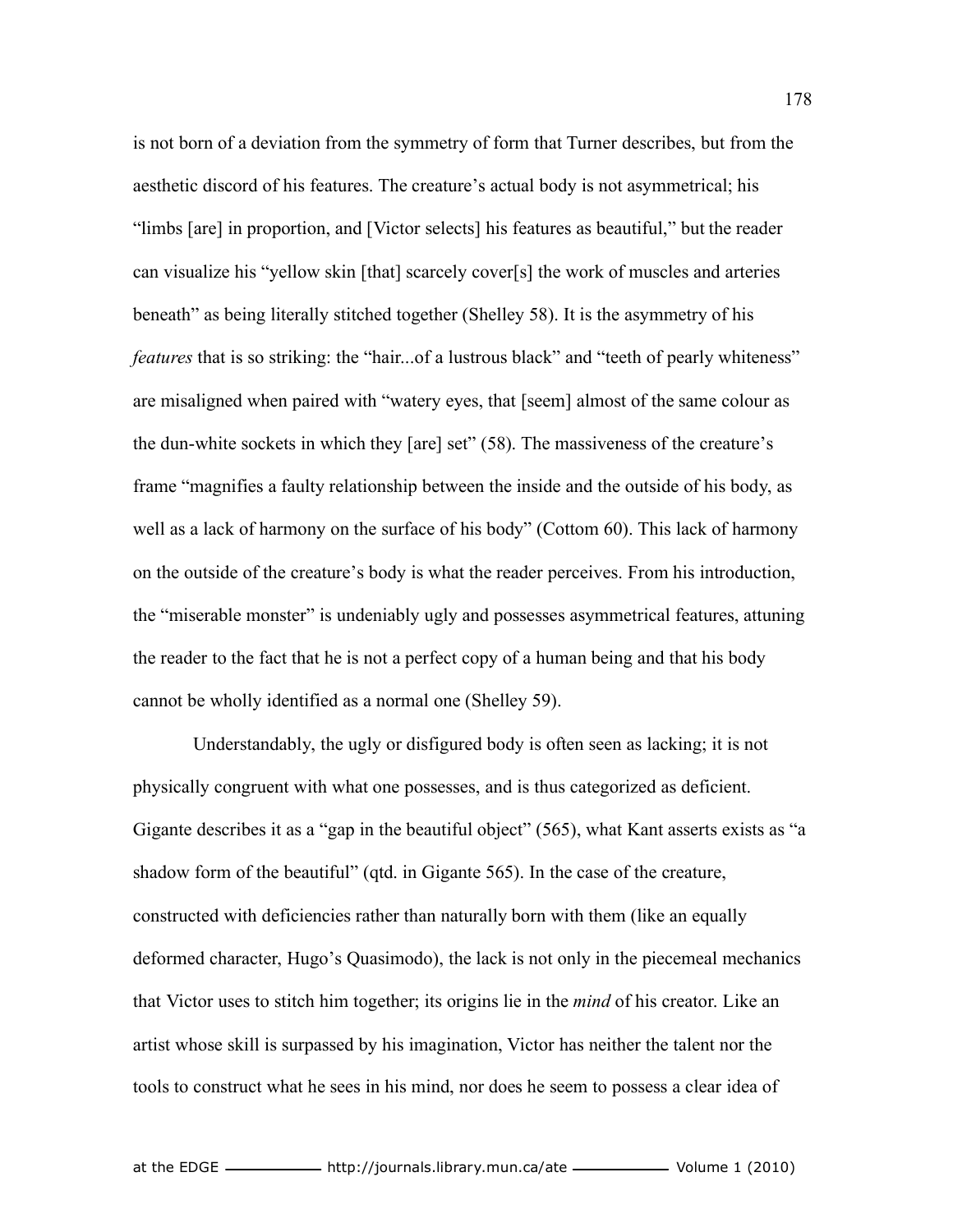what his intentions are, beyond the re-animation of dead human tissue. From the creature's inception, Victor focuses on the abstract idea of "the secrets of heaven and earth...[either] the outward substance of things, or the inner spirit of nature and the mysterious soul of man," but the reality of physically constructing a human being does not occur to him until he begins his endeavour (Shelley 39). In its earliest stages, the monster's ugly body is "a frame for the reception" of animation, denied even the status of a body (54).

Once the creature is endowed with life, he is his ugliest because he is no longer a scaffolding to support animation; he is an *animated,* embodied being. Victor believes that the monster is ugly "while unfinished...but when those muscles and joints [are] rendered capable of motion, [the creature becomes] a thing such as even Dante could not have conceived," because it ceases to be a thing and becomes a living being (59). This leap from framework to living being, with no clear aim in mind beyond animation, resembles the skewed reflection from a fun-house mirror and enacts a kind of physical *concordia discors,* a discordant harmony of features. The attempt to "infus[e] life into an inanimate body" is all that concerns Victor, rather than the creature's closeness to or distance from a recognizable human form (58). The creature's ugly body lacks firstly because it has to be artificially infused with life by its creator, and secondly because of the lack of thought that goes into the outcome of Victor's project, should he succeed.

Marie- Hélène Huet describes the phenomenon of creative intent within the framework of the maternal imagination, a concept easily linked to the artificial birth of Victor's creation. Examining Nicholas Malebranche's *De la recherche de la vérité,* Huet considers belief in monster birth and the notion that the mind of a pregnant mother can become so fixated on a representation (or an image) as to affect the face or form of the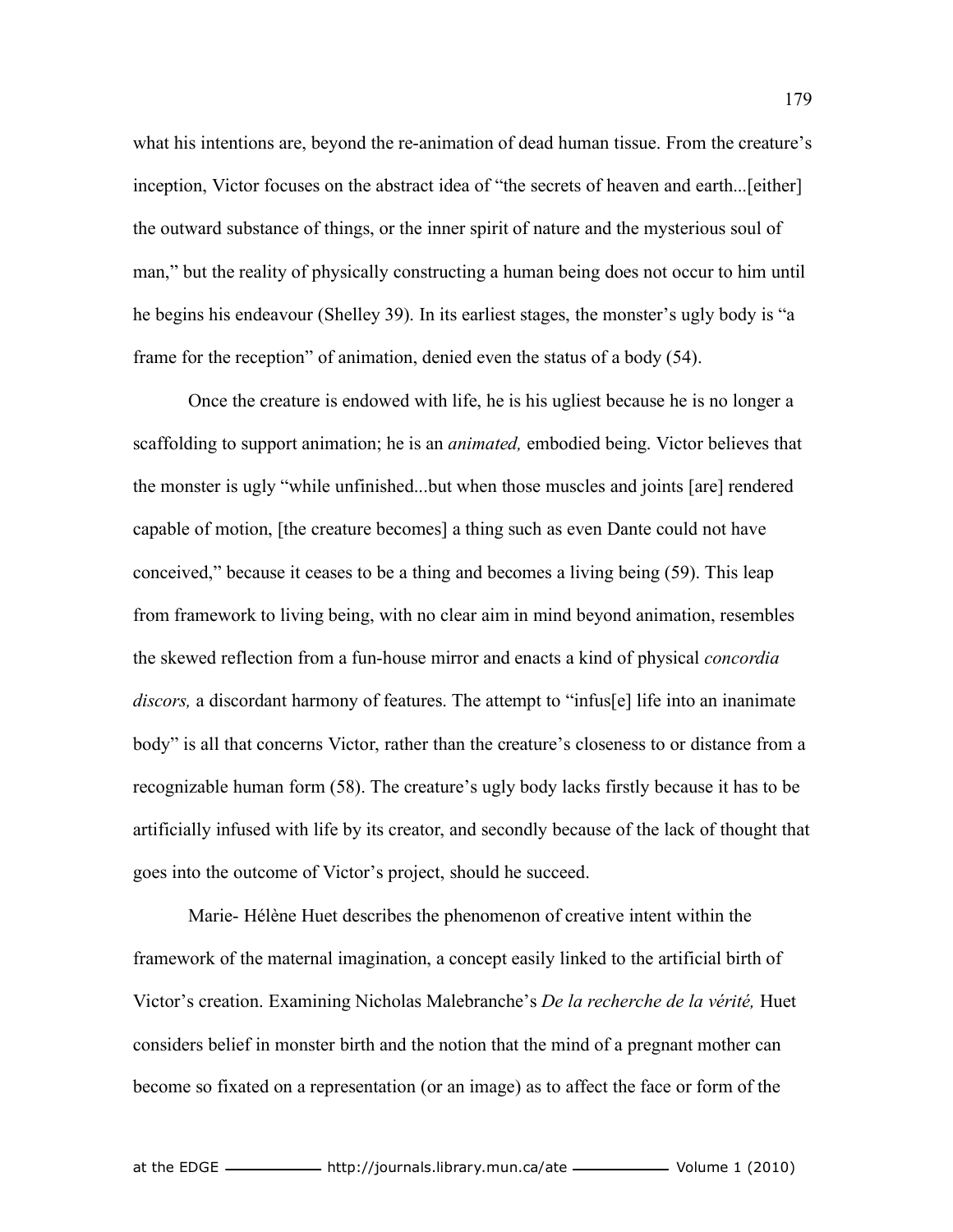offspring, despite the presence of a "legitimate father" (76). The child becomes an embodiment of its mother's desire, just as the creature becomes a representation of Victor's—his ugliness is a reflection of Victor's "eagerness which perpetually increased," the desire to instil something with life regardless of its appearance (Shelley 56). In *Frankenstein,* Victor is sole creator of his monstrous object, since he adopts the roles of both father and mother. While Huet's descriptions are of aberrations, they are aberrations which exist free of any "paternal mark" (76). The child's appearance is tantamount to infidelity, because it appears as the progeny of the mother's preoccupation with an image of an object, rather than the product of a natural human union. It is this lack of natural paternal indication that renders such children so unusual and conveys their monstrous status.

 Shelley's text is strongly marked by an inversion of Huet's theory: one cannot claim that the offspring lacks paternal marks in *Frankenstein.* The scars and stitching which barely hold the monster together are the very marks of his paternity and Victor's signature as the creature's craftsman. They also indicate the disparity between the creature's ugly body and the othered body of a slave. Unlike a body commodified by the work it can perform or the revenue it can produce, the monstrous body of the creature is constructed for no greater purpose than the challenge the process presents to Victor. It stands apart from the body of a slave (or any body, for that matter) by virtue of being both organic and artificial, and exists as Victor's triumphant conquering of the laws of nature and animation. The creature is composed entirely of human parts, but is not human in his construction. His body is deficient because he is "simultaneously animal and machine" (Engelstein 181). Although constructed in a mechanistic manner, he responds to stimuli in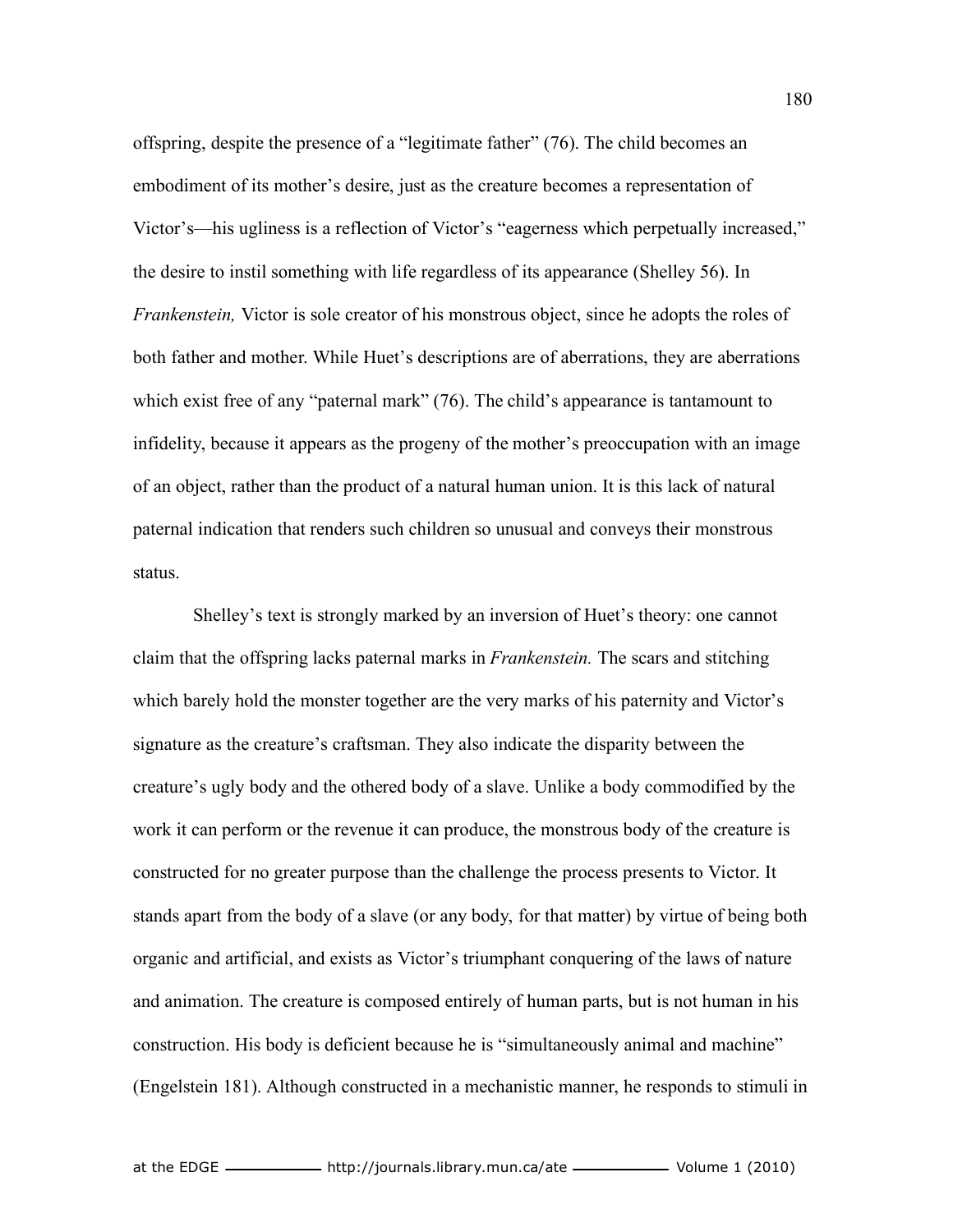a non-mechanistic fashion. He responds like a human being, muttering "inarticulate sounds, while a grin wrinkle<sup>[s]</sup> his face" (Shelley 59). When confronted with something so seemingly human, Victor focuses on the creature's ugly body in an attempt to distance himself, declaring that "a mummy again endued with animation could not be so hideous as that wretch" (59). The ugly body distracts Victor from what is an obvious attempt on the creature's part to affirm his humanity by attempting physical contact and speech.

As troubling as the creature's humanity is, it does not prevent him from being continually viewed as deficient. He represents a physical lacuna, despite his Brobdingnagian proportions. However, one can equally conceive of his existence and his ugly body in terms of excess. He "spills out from his overstretched skin" (Gigante 569), endowed from the beginning with a "gigantic stature...about eight feet in height and proportionately large" (Shelley 54). From his very inception, the monster cannot be equated with human beings because he is a colossus with "the swiftness of lightning" and is thus larger and faster than anything else alive (200). His alterity can be understood as excess rather than deficiency, and, fittingly, he cannot be contained. He appears as "an excess of existence, and hence...to others as a chaotic spillage from his own representational shell" (Gigante 566). As Gigante explains, this shell cannot be explained by aesthetic discourse predominantly because the monster is ugly, and ugliness exists as a category outside of the aesthetic (567).

Huet effectively argues the opposite, claiming that it is this bounding within the limits of a system of aesthetic value that provides the spectator with a basis for comparison. Were the monster a perfect copy of the human form, it would cease to be an aberration and would thus destroy the "space which enables the spectator to compare the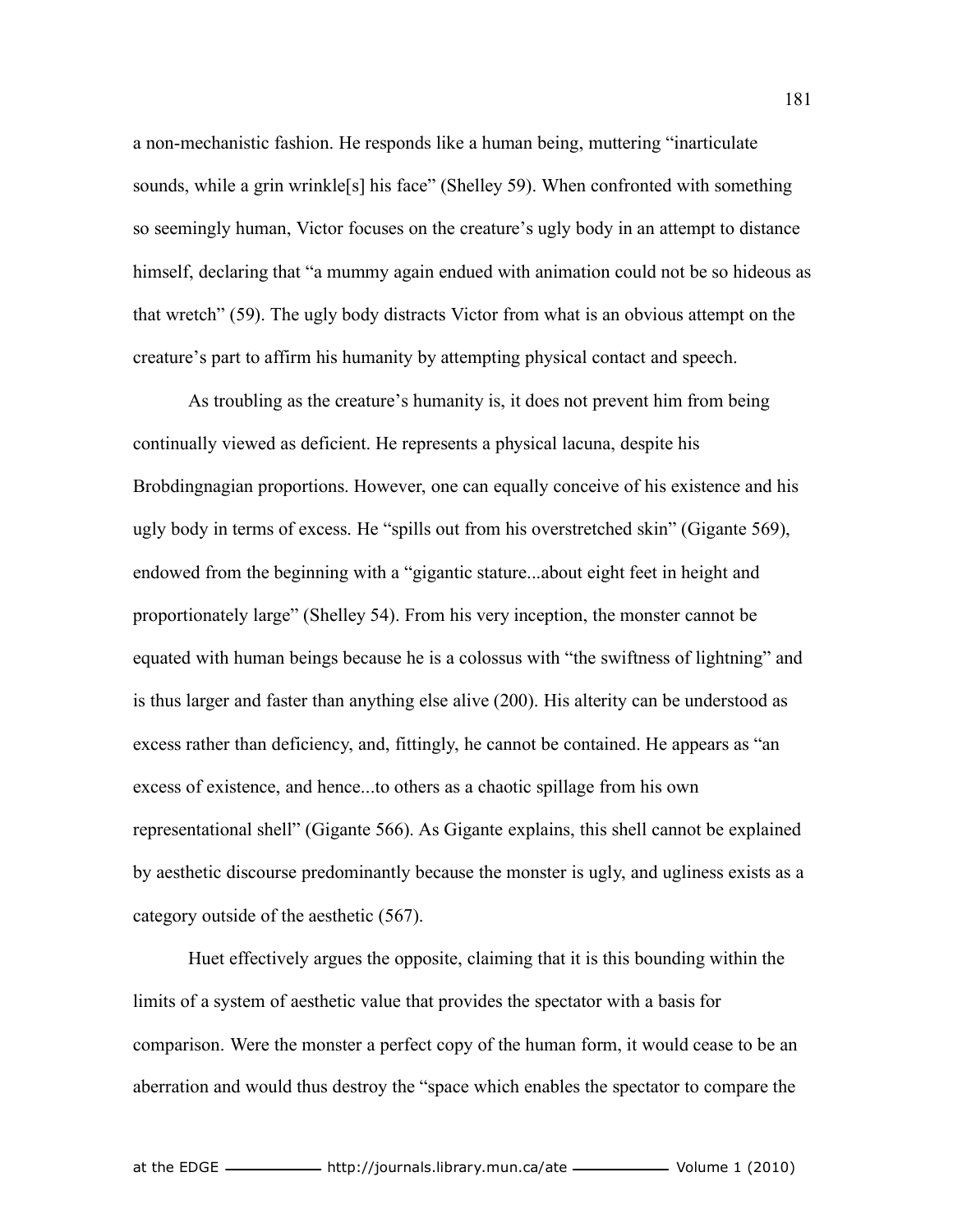model...with its image" (Huet 83). It is fundamental to one's recognition of the monstrous and ugly that this framework of comparison exists, since without it, the ugly cannot exist. The perfect model does not create the anxiety that the constructed monster does throughout Shelley's novel. The creature is necessarily "not even of the same nature as man," but requires the frame of the human in order to define himself as not belonging to it and to assert himself as the other outside of it (Shelley 123).

To further delineate the ugly, it is also necessary to make a distinction between the ugly and the grotesque. Gigante dismissively states that it is not possible to confuse the two, for while the latter "combines both the comic and the horrific," the former "lacks comic effect" (565). Gigante does not accurately elucidate the Romantic grotesque that Bahktin describes, and by not doing so fails to realize that it *does* contain an element of laughter that *is* present in Shelley's text. The epitome of Bahktinian Romantic laughter, "cut down to cold humor, irony, sarcasm" and devoid of "its positive regenerating power" (Bahktin 38) is present in the hysterical bout of "unrestrained, heartless laughter" Victor experiences before having a fit (Shelley 62). It "frighten[s] and atonishe[s]" Clerval and stands in stark contrast to the conventional humour of the grotesque, that emphasizes the regenerative, levelling power of laughter (62). It does not draw Clerval and Victor together, but is instead a symptom of the mental and physical illness that sets Victor apart. He has "deprived [himself] of rest and health" and has become as mentally and emotionally alienated from humanity as he has been physically isolated from it (58).

The laughter that bursts out of Victor is not meant to signify Victor's connection with Clerval or to draw the characters onto the same plane. It is not Shelley's intent to make Clerval and Victor equal, but rather to force Victor closer to his creature and further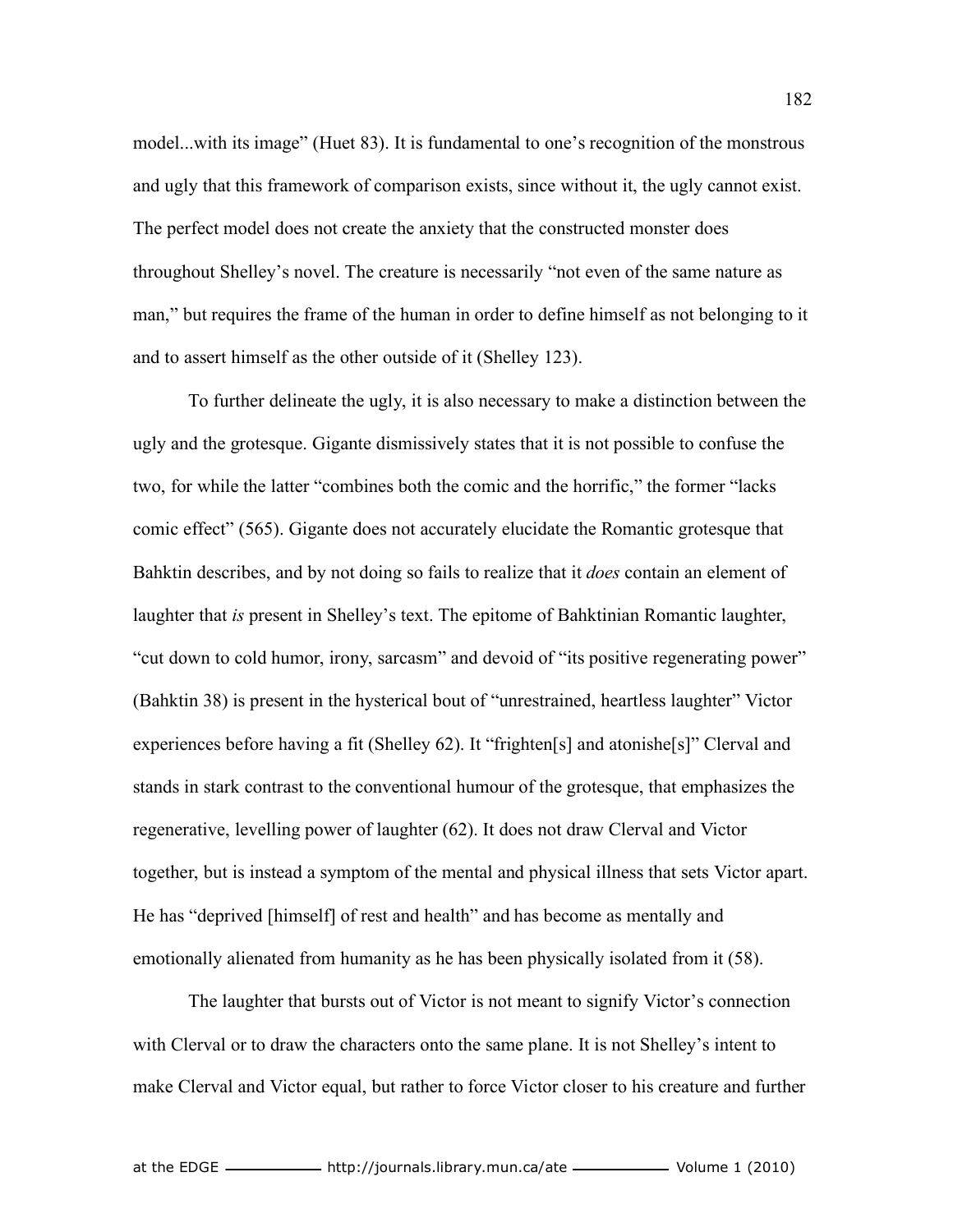from Clerval and the rest of humanity. The Romantic grotesque, therefore, with its cold laughter, is wholly appropriate. It furthers the "tragic aspect of individual isolation" that Victor and the creature both experience, a theme central to *Frankenstein* (Bahktin 39). The story of Victor's desire to construct his creature, followed by his anxieties, isolation, illness, near-madness, and death are clearly what Bahktin describes as the Romantic grotesque. Victor's place in the world becomes "meaningless, dubious and hostile" (39). The concept of madness leading to social ostracism is "inherent to all grotesque forms," and is undeniably played out in Shelley's text from the creature's construction to the death of Victor on the boat (39). The grotesque, seen through the Romantic lens, strengthens the parallel between Victor and his creature, but cannot be specifically applied to the creature's ugly body.

Rather than being amalgamated into the category of grotesque, the ugly body stands quite literally apart from others, most obviously through its isolation. Despite the creature's belief that the De Laceys will "compassionate" him once they realize how morally upstanding he is despite being "endowed with a figure hideously deformed and loathsome," the monster remains isolated for the majority of the novel (133, 123). His interactions with people, most notably De Lacey and young William, end poorly. They emphasize that the ugly body is a threat to be driven off, even by the simple assertion of a child, or the unseeing eyes of the blind De Lacey. William claims that the creature "wish[es] to eat [him] and tear [him] to pieces," seeing him as a danger at best (144). De Lacey unwittingly others him by telling the creature that he would be happy to "be in any way serviceable to a human creature," a category into which the reader knows that the monster cannot fit (136). In both situations, interactions with human beings result in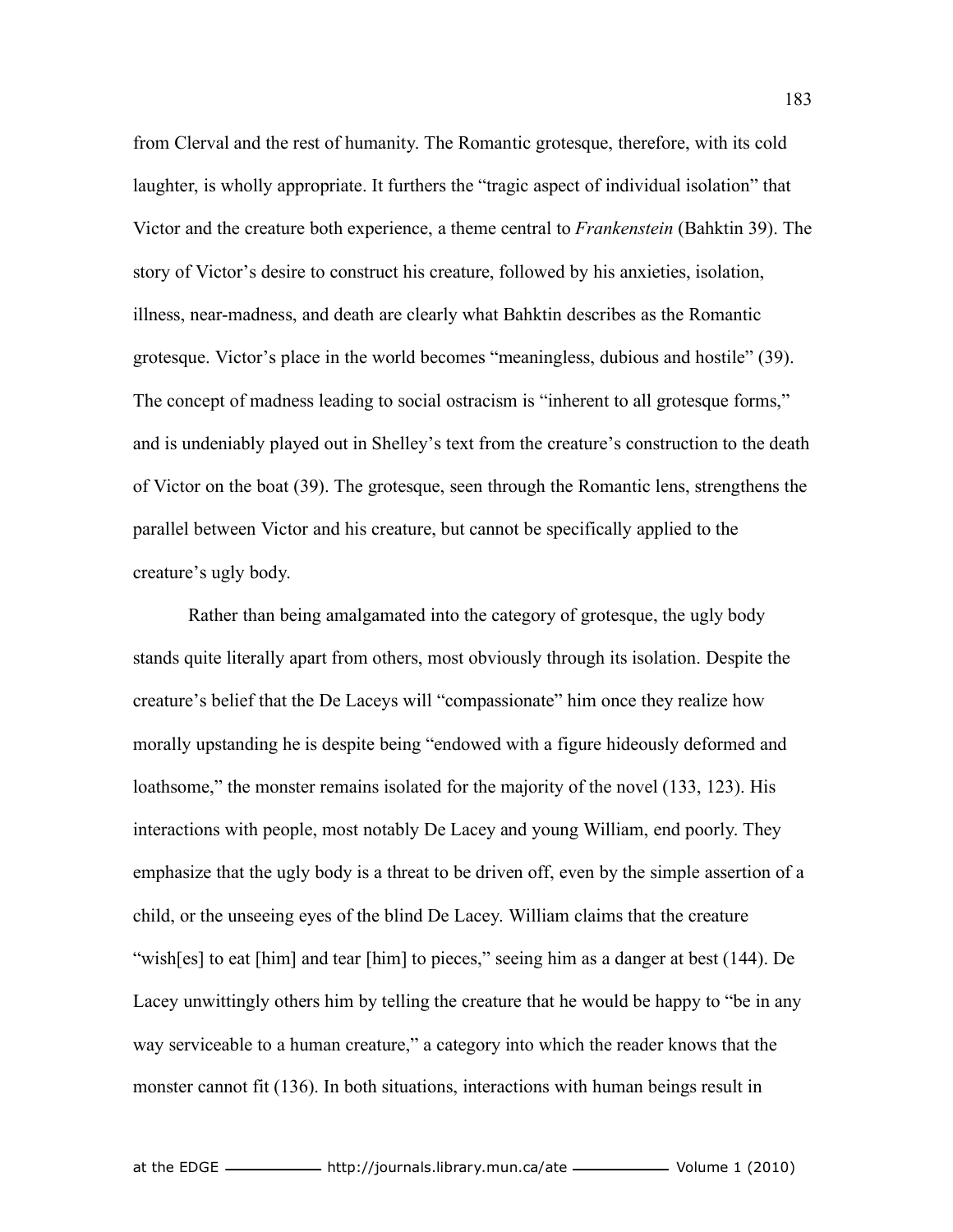negative and unproductive outcomes: the creature kills William and is driven away from the De Laceys. The ugly body "threatens to consume and disorder the subject" (Gigante 569), either by literally "tear[ing it] to pieces," or by "destroying the objects that obstruct" it (Shelley 138). In this instance, the creature destroys human subjects and the physical structures of their society—their homes. When that fails, he chooses to destroy himself with the knowledge that human "abhorrence cannot equal that with which [he] regard[s] himself;" his self-loathing is far greater than anything a human being can offer (224).

In a larger context, beyond the human characters and their homes, the creature threatens the structure and supremacy of human culture. Because of the larger threat to humanity, the creature becomes othered. Victor's behaviour illuminates the othering process; he refuses to build his creation a mate, despite the fact that the monster is "a rational creature" possessed of everything human beings have that grant them supremacy, save a physically normal body (Shelley 219). Victor's "duties towards the beings of [his] own species [have] greater claims to [his] attention, because they [include] a greater proportion of happiness or misery" (219). This creates a barricade between Victor and his offspring; he and the monster are clearly *not* of the same species and even at the end of the text, a weak and dying human's desire has greater value than that of an unnaturally born creature—it is Victor's tale that is recalled by Walton more than the creature's, and Victor who "seek[s his creature's] extinction, that [the monster] might not cause greater wretchedness," lending his death a kind of nobility that the creature's arguably does not possess (225).

To further classify the ugly body is to consider what it means to fall outside the conventional realm of normal. Georges Canguilhem's *On the Normal and the*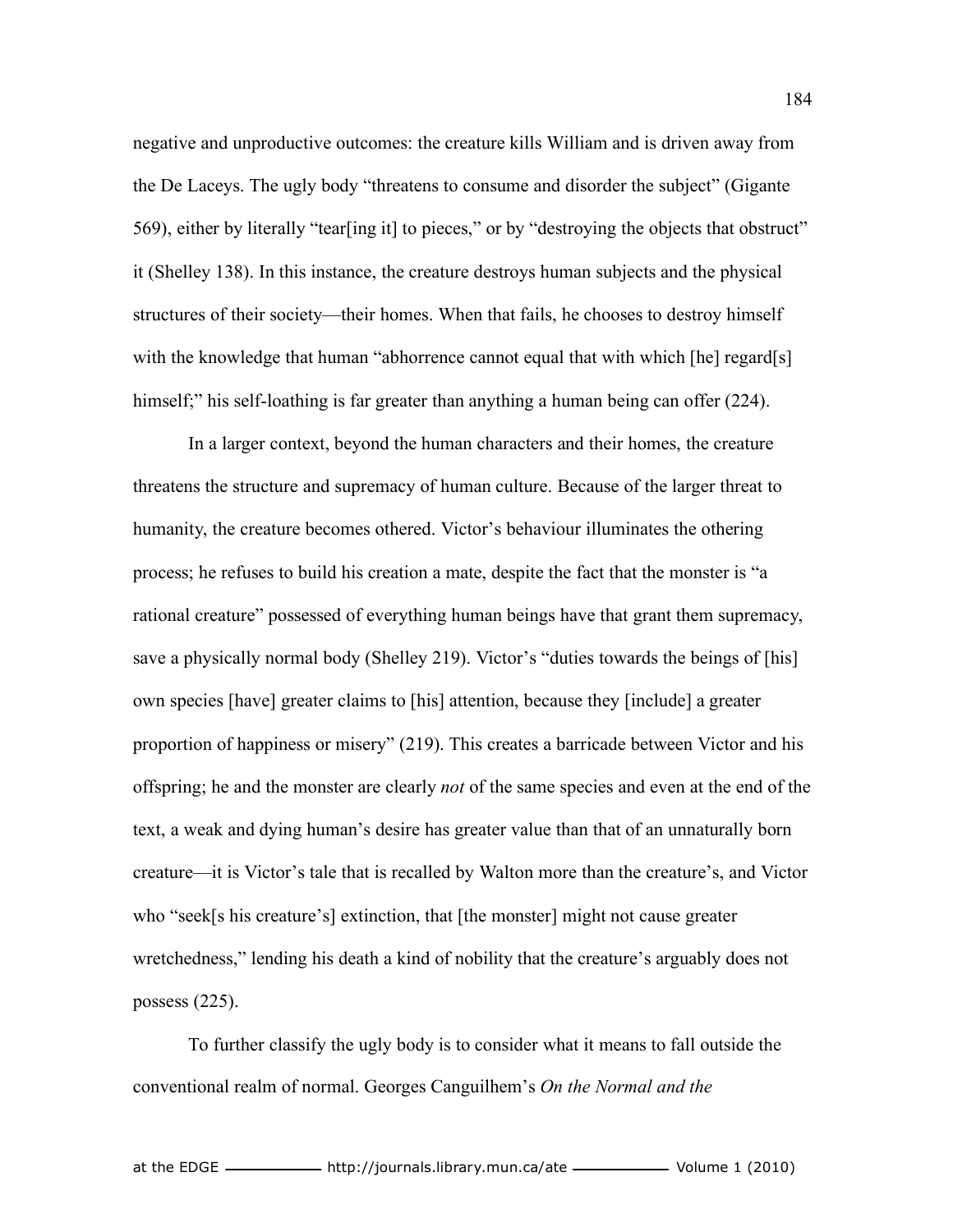*Pathological* makes the distinction between anomaly and abnormality, claiming that in a strictly semantic sense, "anomaly" points to a fact, and is a descriptive term, while "abnormal" implies reference to a value and is an evaluative, normative term; but the switching of good grammatical methods has meant a confusion of the respective meanings of anomaly and abnormal. "Abnormal" has become a descriptive concept and "anomaly" a normative one. (73)

For the purpose of discussing the creature's body, the two terms are inverted at best, as Canguilhem describes, but in modern thought they are conflated and "reduced...to the category norm/normal" (Huet 75). The narrow pairing of "norm/normal," cannot accommodate the ugly body, and illustrates Youngquist's notion of the "intersection of flesh and culture during the Romantic period" in which "singular bodies become subject to regulatory norms" (xiv). The construction of the creature ties him intrinsically to the normalized body from which he deviates. While "anomaly" indicates a *qualitative* measure and "abnormal" a *quantitative* one, their overlap in the modern mind creates a new category where the abnormal swallows the anomalous without accommodating it. Things that are anomalies automatically become abnormalities. Difference now (and in the Romantic period) implies deviation and unnaturalness instead of a descriptive category. Viewed in this light, the ugly body ought to be considered as an anomaly; there is something *about* that body which makes it different. It is through the processes of normalizing and othering that one makes the creature's body an abnormality, that which deviates from an implied standard, and it is Victor who constructs both the standard and the body that deviates from it.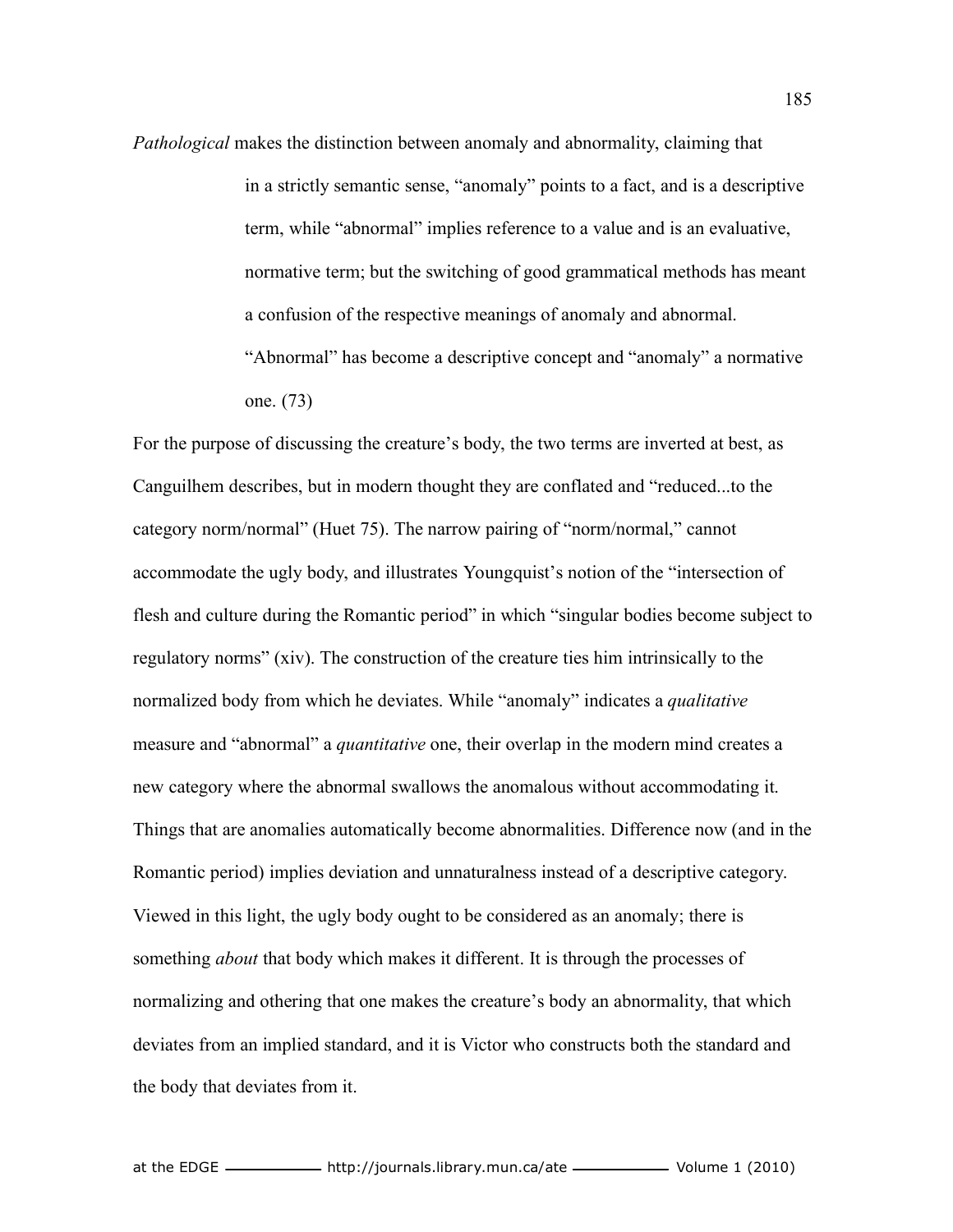The creature's self-understanding is coloured by this single vision of himself as abnormal rather than solely anomalous; he sees his own "form [as] a filthy type of [the human], more horrid even from the very resemblance" (133). While this can be interpreted as the creature using Victor's standard to measure himself (which indeed it is), it also illustrates that the ugly body is never seen, even by the rational mind that inhabits it, as anything but a perverted form of the natural human body. It is only when the creature discovers that he "terrifie[s]" himself with his own reflection that he becomes "convinced that he [is] in reality the monster" that others see and fear (116). Ovid's Narcissus, recognizing his own reflection, can "see through [his] own image" to the self-desire that he cannot overcome (600). The monster, by contrast, is left feeling "unable to believe that it....[is him] reflected in the mirror," transfixed not by his beauty, as Narcissus is, but dismayed and appalled by his own appearance (116).

The moment when the creature looks at his own face is itself a reflection, a perversion of the Narcissus story. While Narcissus is "maddened by grief" for the unattainable nature of his own physical beauty, the creature is captivated by his own hideousness (616). Narcissus dies for want of himself; the creature arguably dies for want of a normal body. The monster's ugliness is his undoing, and teaches him to look "upon [humans] as superior beings, who [will] be the arbiters of [his] future destiny" (117). The creature turns to people, whom he considers his betters, to direct his life and improve his existence, despite the fact that he cannot fit inside their categories. As he is malformed in body, he is "unformed in mind...dependent on none and related to none," and seeks direction from the normalized framework of which he cannot become an integral part (131).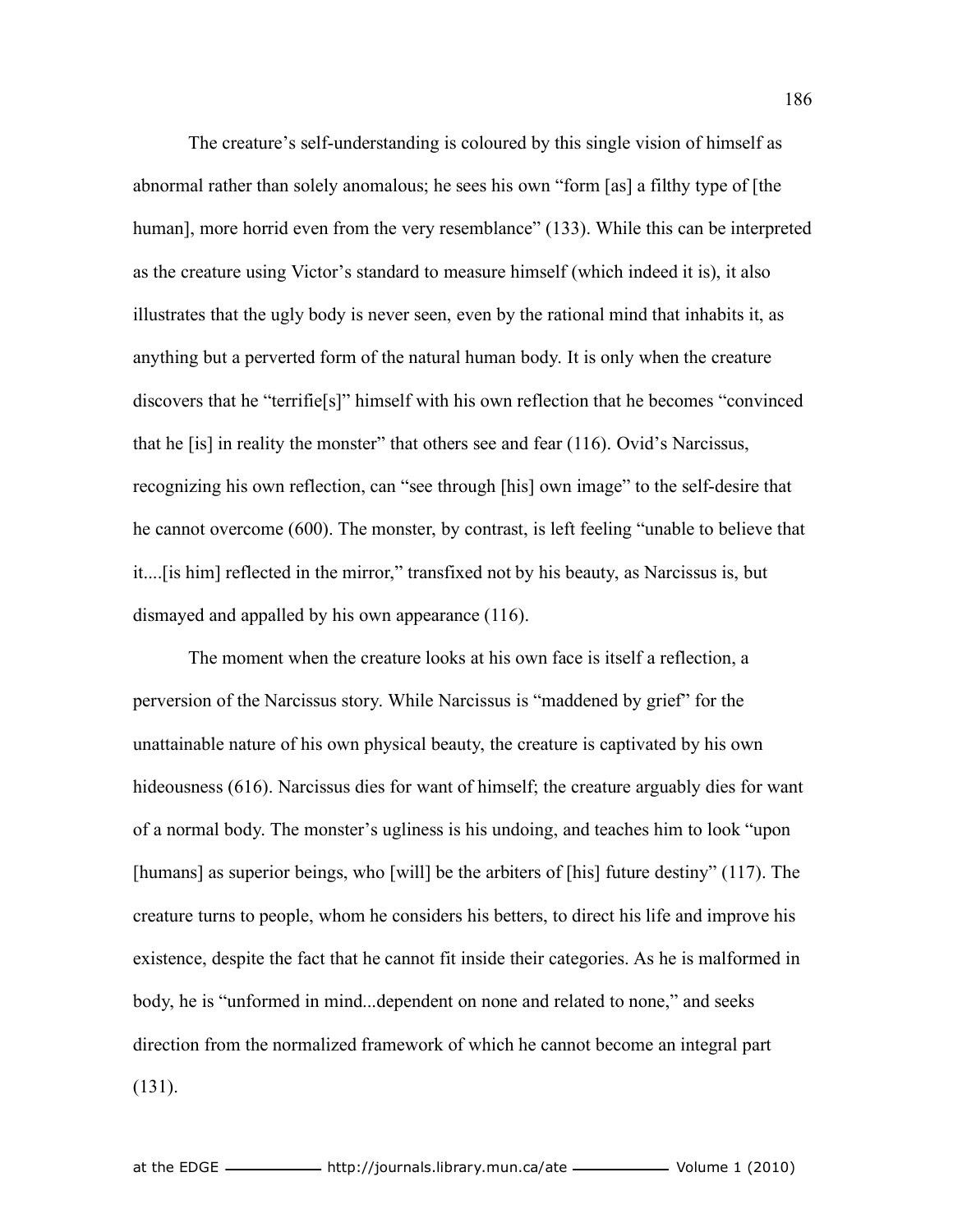Following his subsequent rejection by the De Laceys, the creature comes to hate himself, and his self-hatred is in part the mechanism that breeds his hatred of others. He "declare[s] everlasting war against" humanity and asserts his vengeful feelings for his creator (138). As circumstance would have it, the creature's ugly body may not be beautiful, but it *is* preternaturally strong, providing him with a means to his revenge. He discovers that he can "create desolation" and that human beings are "not invulnerable" to the damage he can inflict (144). The ugly body becomes a vehicle for fear because it "cannot inspire love" and finds power and direction in its deviation from the standard and in its capacity to frighten (148).

The ugly body's ability to inspire fear has two effects: while asserting the ugly body's difference and deviation, fear also reinforces the normal body's sense of entitlement and its right to other (and to distance itself from) the ugly body. "Deviance," Youngquist explains, "both disturbs and intensifies the authority of that norm" (xii). The creature's deviation from the normal human body is frequently made apparent in the novel; he is called a "fiend," "wretch," "abhorred devil," and countless other unflattering terms (94, 101, 104). Because he cannot alter negative human perceptions of his ugly body and harmonize his existence with humanity, the creature is forced to cast himself in the role of subordinate, presenting Victor with a description of the lifestyle he and his mate will lead, ostracized from human society. This lifestyle is characterized wholly by its appearance as "peaceful and human," existing within the bounds of the normal despite the non-normal nature of its subjects (149). The only condition inhibiting such a lifestyle is the fact that the creature is *not* viewed as human or peaceful, having admitted that he considered the possibility of destroying the home of the De Laceys and "glutting [himself]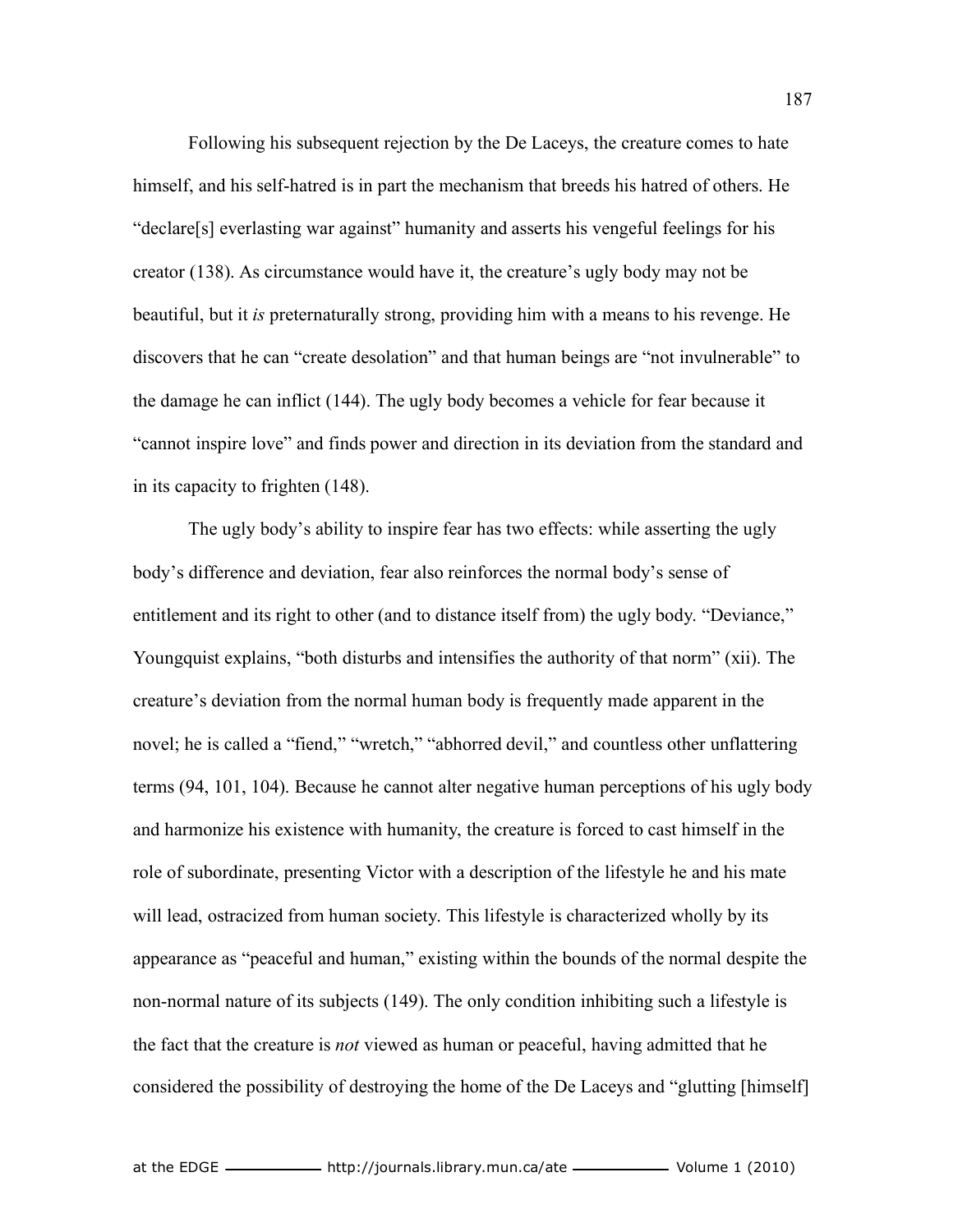with their shrieks and misery" (138). His choice to burn the cottage in a fit of "insanity...that burst[s] all bounds of reason and reflection" and his feelings of "revenge and hatred" that he does not "strive to control" suggest that he is human enough to feel sympathy and to long for compassion, but not quite human enough to control the chaos of his impulses (140). The lack of control initially suggests humanity, but the excessive destruction the creature causes suggests lack of discipline and brute force.

Deprived of the possibility of ever becoming equal, the ugly body is presented with several alternatives. It can acknowledge its difference and relish its capacity to cause fear, which the creature eventually does; it can attempt to become like the commodified body of the slave and compensate for its hideousness by being subservient; or it can become relegated to the realm of medical curiosity. Any of these choices removes at least a portion of the threat that the ugly body represents. The creature chooses the first alternative and not the latter because the latter would constitute a decrease in power. Having been a "poor, helpless, miserable wretch," incapable even of articulation, the creature is not eager to pursue a position that will render him nearly powerless again (105-6).

Once he realizes that his hideousness (and the fear of having it revealed) is problematic to Victor because he is a "fiend whom [Victor has] let loose" among human beings, he uses his ugliness as a weapon (94). This moment stands out sharply in the text as one of the few instances where the ugly body is commodified by the one who possesses it: a kind of self-exploitation. Ugliness or anomaly is more often exploited through spectacle, a format that furthers the othering of the ugly body by displaying it specifically to emphasize its deviation. Such arrangements serve as a reiteration of the superiority of the normalized body. Here, the ugly or deviant body is empowered through its self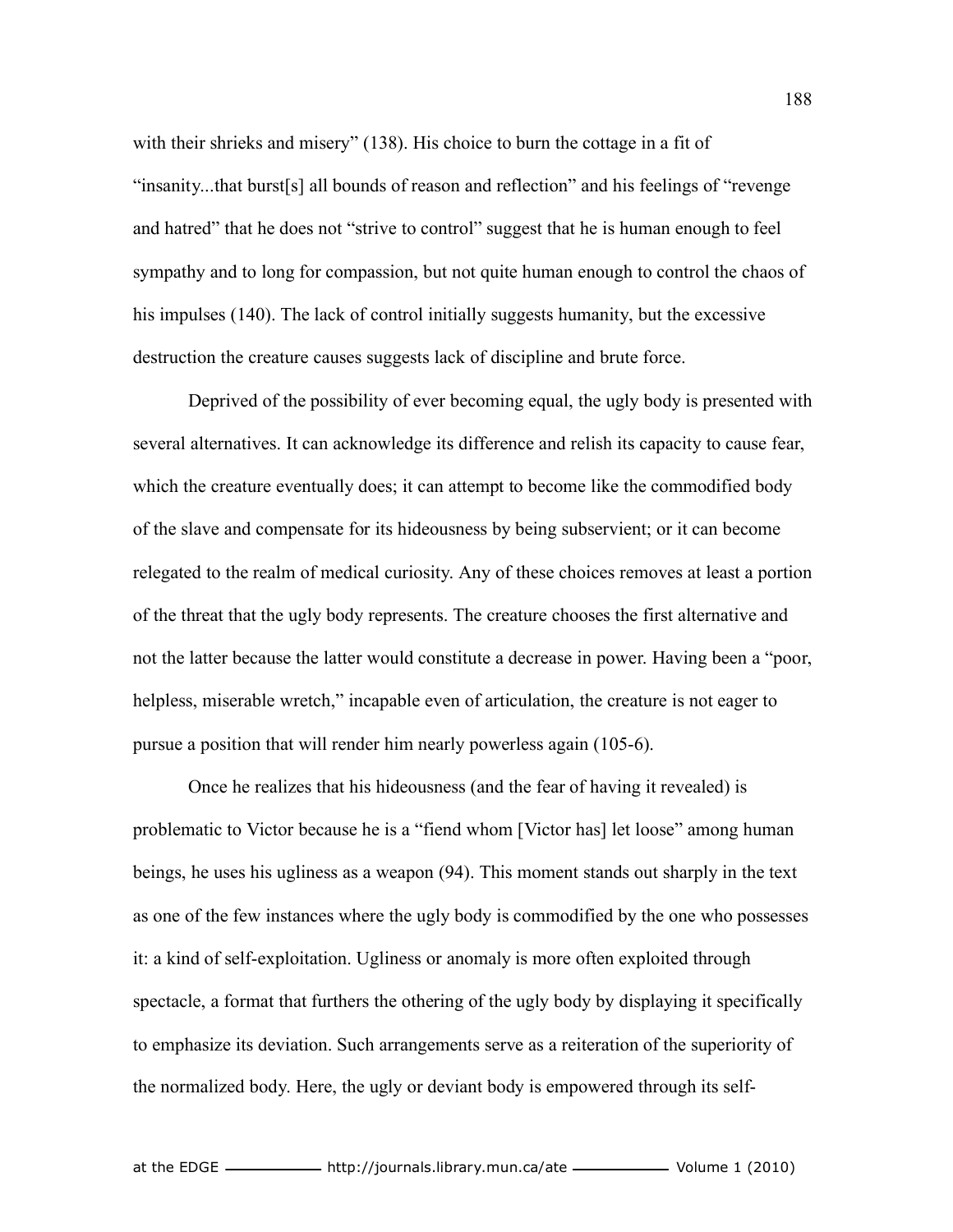exploitation, a display of its difference on its own terms.

The display of the ugly body as a spectacle enacts a kind of castration; it neutralizes the threat the ugly body poses to the normalized one, and is usually for the gain of someone other than the ugly body itself. One thinks of the P.T. Barnum-esque presentation of Caroline Crachami, the Sicilian Dwarf, whom the public could "view...for a shilling—[and] handle...for another" as an example of the most basic kind of exploitation of bodily anomaly (Youngquist xii). The monster, by contrast, uses his own body's extraordinary physical strength and undeniable ugliness to bully Victor into constructing him a mate. He makes his body a commodity not for the work it can perform but for potential damage it can inflict on Victor, his loved ones, and humanity as a whole. The monster can frame Victor for the murders of William and Elizabeth, but by the end of the text, he drives Victor to madness and to the ends of the earth, effectively destroying his creator with his potential to cause harm. He capitalizes on the value of his ugly body as a fearful and destructive object rather than a subjugated spectacle for individuals to stare at for coins.

Spectacle as a means of displaying the ugly body brings the binary pair of normalized/ugly bodies into sharper focus; the difference from the normal is displayed like a specimen for one to look at, but also as an object from which to distance oneself. Nevertheless, it also underscores the importance of the body, medicalized, exhibited, or otherwise, that one uses as a point of reference for what is normal. At the most fundamental level, human beings desire to "define the normal through the body," and to some extent, definition is sought by exploring and rejecting othered bodies to emphasize a presence-through-absence, or negative definition (Wick 1). The human being defines itself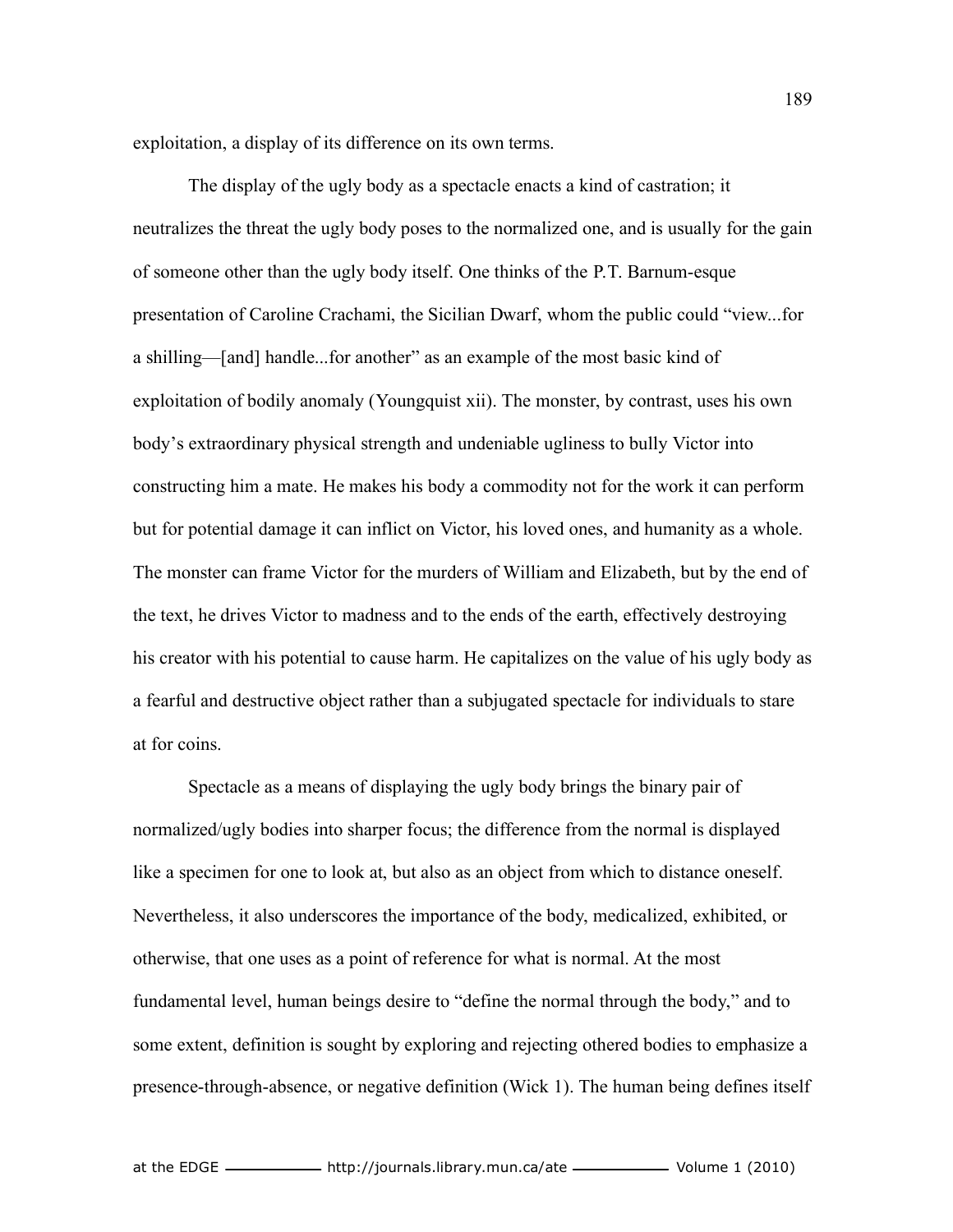in terms of what it *is not*. As Wick illustrates, it is not just "the unnaturalness of the monster" that is revealed through its construction (3). The "unnaturalness of the human that insists on creating" monstrosities and insists on constructing the designations that make its creation other is of more importance to the reader because one can more readily align oneself with Victor and his normal body (3). Through the creation of a monster, Victor articulates his need to designate a self that is distanced from what he creates. In creating a monster, Victor is attempting to identify *himself* as much as an other, by showing what he (and human beings) are *not*.

Creating this othered body helps to emphasize the normal body, to define that which exists, without thought, as normal. Normalizing is often achieved through acts of violence—one kills the other in order to assert his or her dominance. In Victor's case, the desire to control or destroy the monstrous other that he has made is his method of othering. When he flees his laboratory and runs into Clerval, he realizes that he "dread[s] to behold [his] monster; but [he] fear[s] still more that Henry should see him" (61). From the outset, he is attempting to protect a larger cross-section of society, beginning with himself and his loved ones. Beyond the realization that he has "turned loose into the world a depraved wretch," one he has "formed, and endued with life" and is on some level responsible for, he is also aware that it has implications beyond him (78). He must remove the ugly body in order to protect human identity and reiterate its dominance and normative value.

While these two goals are closely related, they both serve the greater function of self-reflexively justifying and perpetuating the right of the human to other. Othering asserts the differences between bodies, and justifies "whatever might be necessary to enact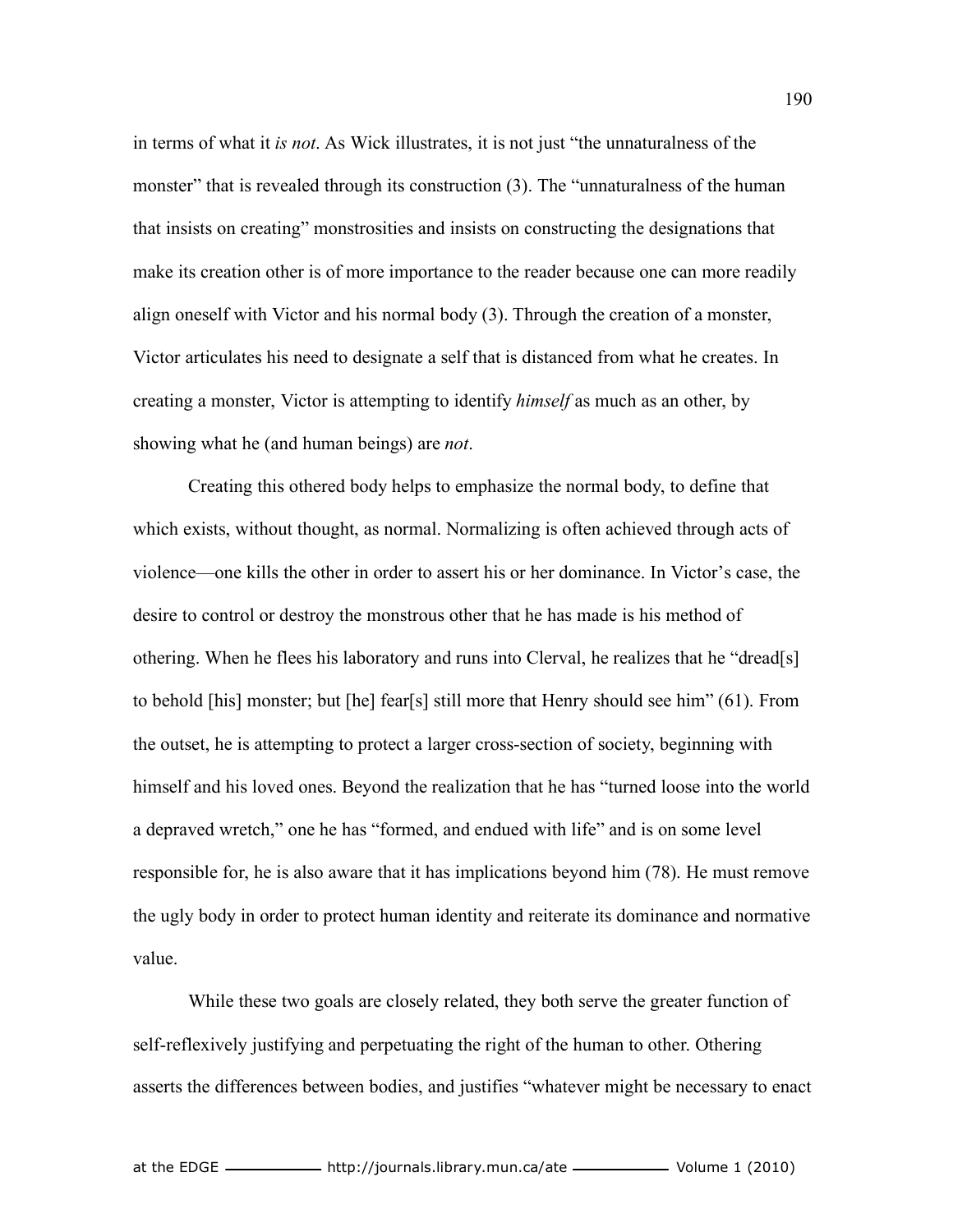those distinctions" (Wick 3). For Victor, this justification takes the form of

wanderings...which are to cease but with life. [He has] traversed a vast portion of the earth, and [has] endured all the hardships which travellers, in deserts and barbarous countries, are wont to meet...[he has] lived...and prayed for death. But revenge [keeps him] alive [he] dare[s] not die, and leave [his] adversary in being. (Shelley 205)

The "revenge" that Victor has not yet satisfied is the culmination of othering the ugly body, either by destroying it or destroying himself, Victor will find and end. He is willing to sacrifice his own life in order to protect the immediate safety of the people around him, but also the safety of the larger human population. Ironically, however, this is not selfsacrificing behaviour: it is Victor's egomaniacal desire for knowledge that leads to the construction of the monster, and all activity from the moment of animation has been Victor protecting himself. This safeguarding leads to dissociation from his family, the deaths of Elizabeth and Clerval, and causes Victor's complete isolation from any being resembling the identity he is trying so desperately to shield and simultaneously construct. He fights for the normalized body and ironically "absent[s himself] from all" in the process (157). In one sense, Victor guards the normalized body at the expense of *his* normalized self, the self that interacts with other normal human beings. His work becomes a kind of "slavery," enacting a reversal of the master/slave dialectic in which the monster now commands Victor (157). In another sense, Victor sacrifices his individual, normalized body to uphold man's right to other the ugly. His "cheek [grows] pale with study, and [his] person...become[s] emaciated with confinement" (55). As much as he resembles a starving prisoner, Victor begins to resemble a living corpse, having sacrificed the normal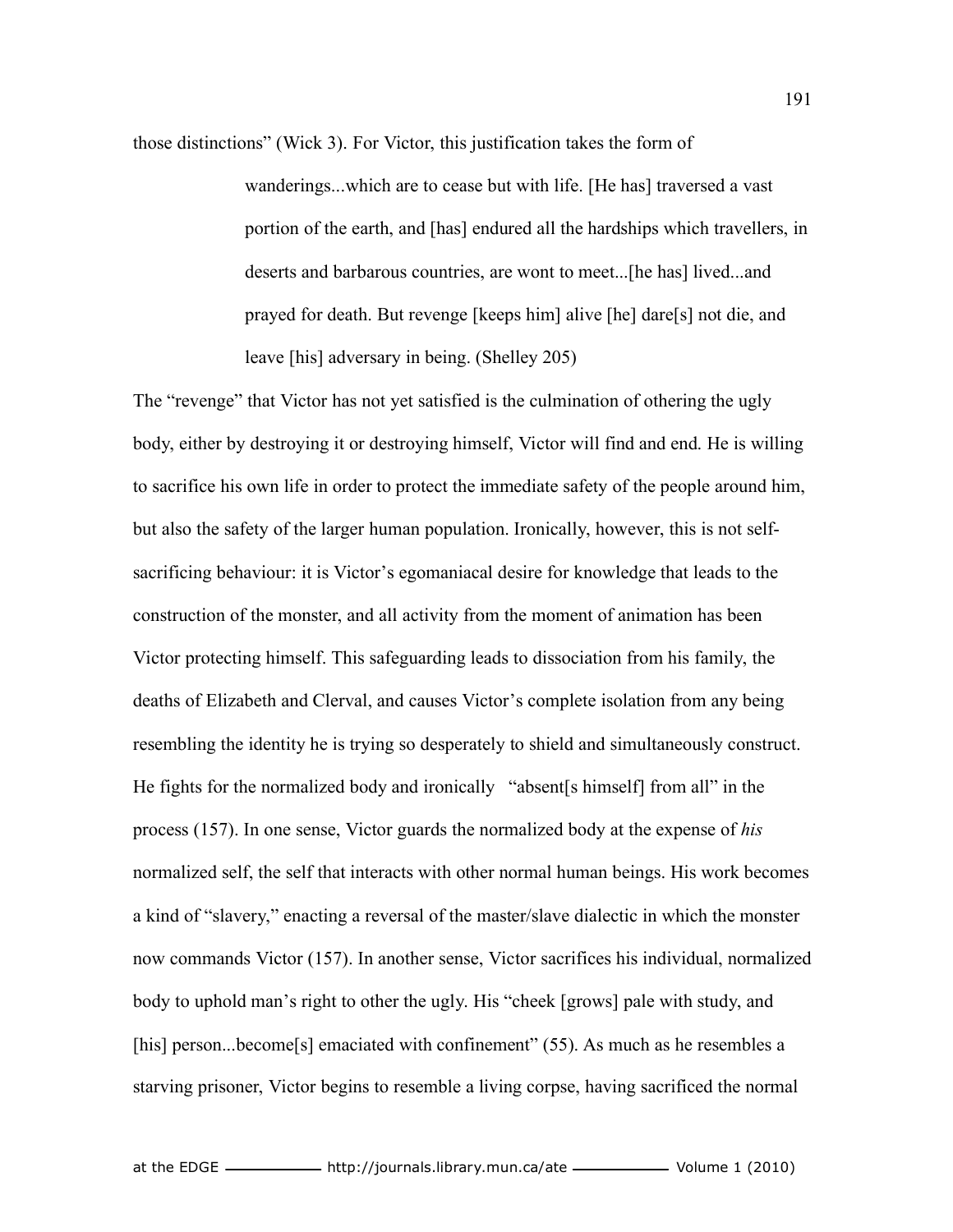body to his scientific pursuits and, once the creature is built, the protection of other human beings.

The deaths of both Victor and his creation leave the reader uncertain whether or not Victor has succeeded in othering his monster. From the moment of his animation, the monster is denied the most rudimentary possession that makes a person belong: he is not given a name. In film adaptations, the "images of Dr. Frankenstein and his creation have fused into one, with the monster now taking the name of its creator," emphasizing the modern imagination's incapacity to untangle man from monster and prompting one to consider whether or not it can be done (Helman 14). While being unnamed does not allow the creature his own, separate identity, it does tie him inextricably to his creator's, a fact that is reiterated in the text through the parallels of isolation and loneliness felt by both characters. The barren Orkneys where Victor makes the creature's companion are "scarcely more than...rock[s]" parallel the "desert mountains and dreary glaciers" which are the creature's "refuge" (168, 103). Both men are alone in the wilderness in a physical sense, but the creature, with his ugly body, and Victor, with his ugly mind, are both isolated inside their own existences. Unlike the creature, Victor can enjoy the presence of a friend, but by the end of the novel realizes that people "interfere with the solitude [he] covet[s] for...his task," and is left alone in his pursuits (158).

Shelley illustrates the isolation both characters feel with palpable irony. Victor's toils require isolation, yet the fruit of his labour is meant to alleviate the loneliness of his creature. When stranded on the Orkneys, forced to construct the monster's female partner, he "walk[s] about...like a restless spectre, separated from all it love[s], and miserable in the separation" (174). Had one read this passage without knowing its placement in the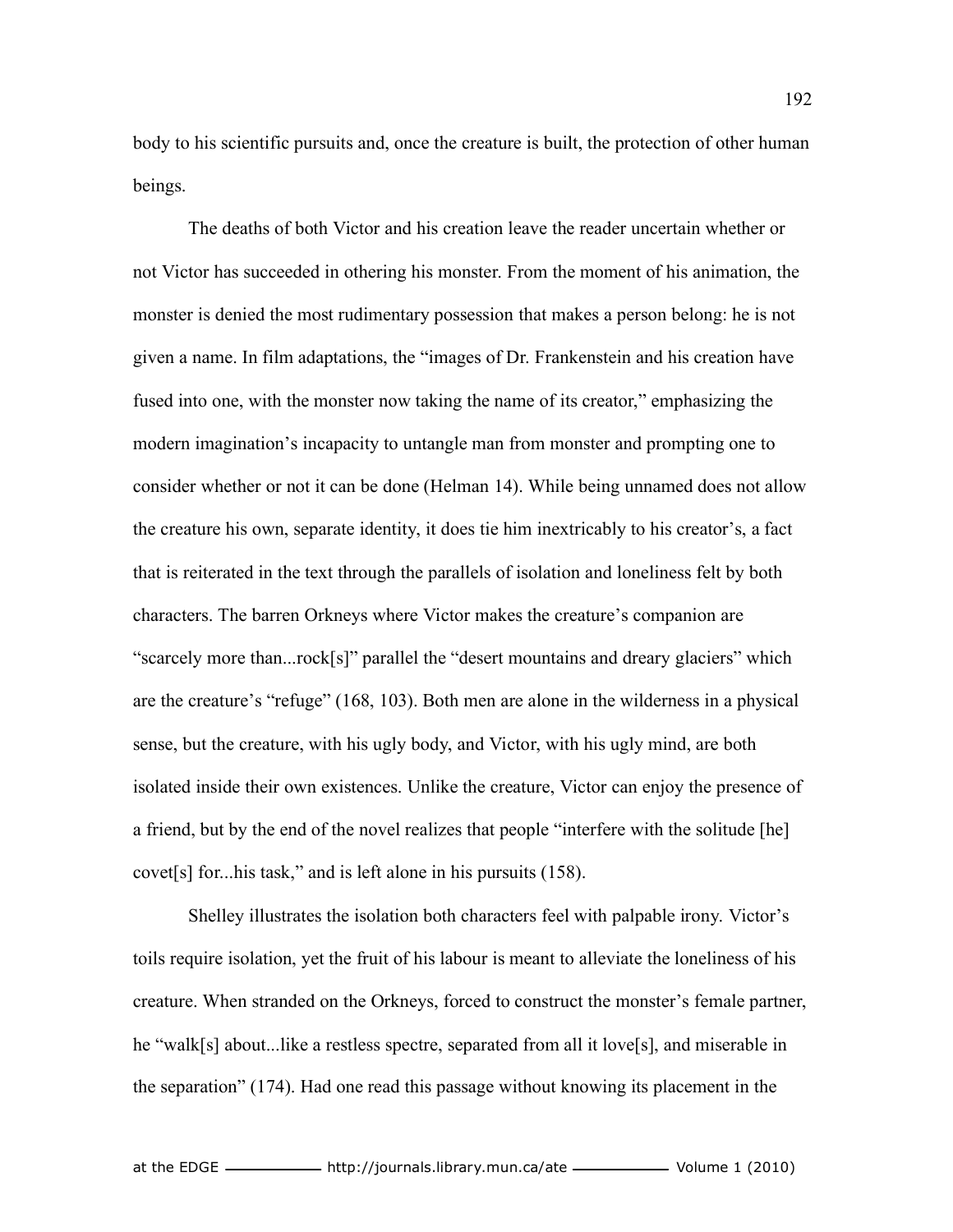text, it could easily be the creature speaking, but it is Victor's voice pronouncing his loneliness. In this moment, as in many others, the distinction between the two characters dissipates. In his attempt to other his creation, Victor is drawn ever-closer to the ugly body. The creature is continually a construction outside of him, separated from Victor until, like Kant's "shadow form of the beautiful," he becomes a hulking adumbration of the normal. Victor and his creature become indiscernible from each other, each embodying a distorted doppelgänger of the other.

Broadly speaking, this aspect of the text is itself a means of reinforcing the other as a threat; the creature is in part responsible for driving Victor to madness and eventually causes his death. In the attempt to construct ugliness as something human-but-not, one blurs the distinctions between the two. It is ultimately this sameness that frightens more palpably than anything else. Based on this, Wick analyses the category of the "abhuman," a term coined by the horror novelist William Hope Hodgson (7). Abhuman is the epitome of human fear of the other; it is not the same as human, nor is it strikingly different, but treads a narrow space in between. It offers the reader possibility and does not disguise the threat of the othered body. The fear of the ugly body is contained not in the obviousness of its difference, but in its similarity to the human form. Human fear of the ugly or monstrous construction is not that it is radically different, but that it exists, as Hodgson puts it, as a "parody of the human" (qtd. in Wick 8). It is fearful not because it is not human, but because it may be just that. In her discussion of Hodgson's "Demons of the Sea", Wick emphasizes the sailors' capacity to identify the monsters they encounter as "relate[able] instantly to the human," discernable not for their difference but rather for their similarity to human beings (8). Even before they are sighted, the monsters sound eerily human,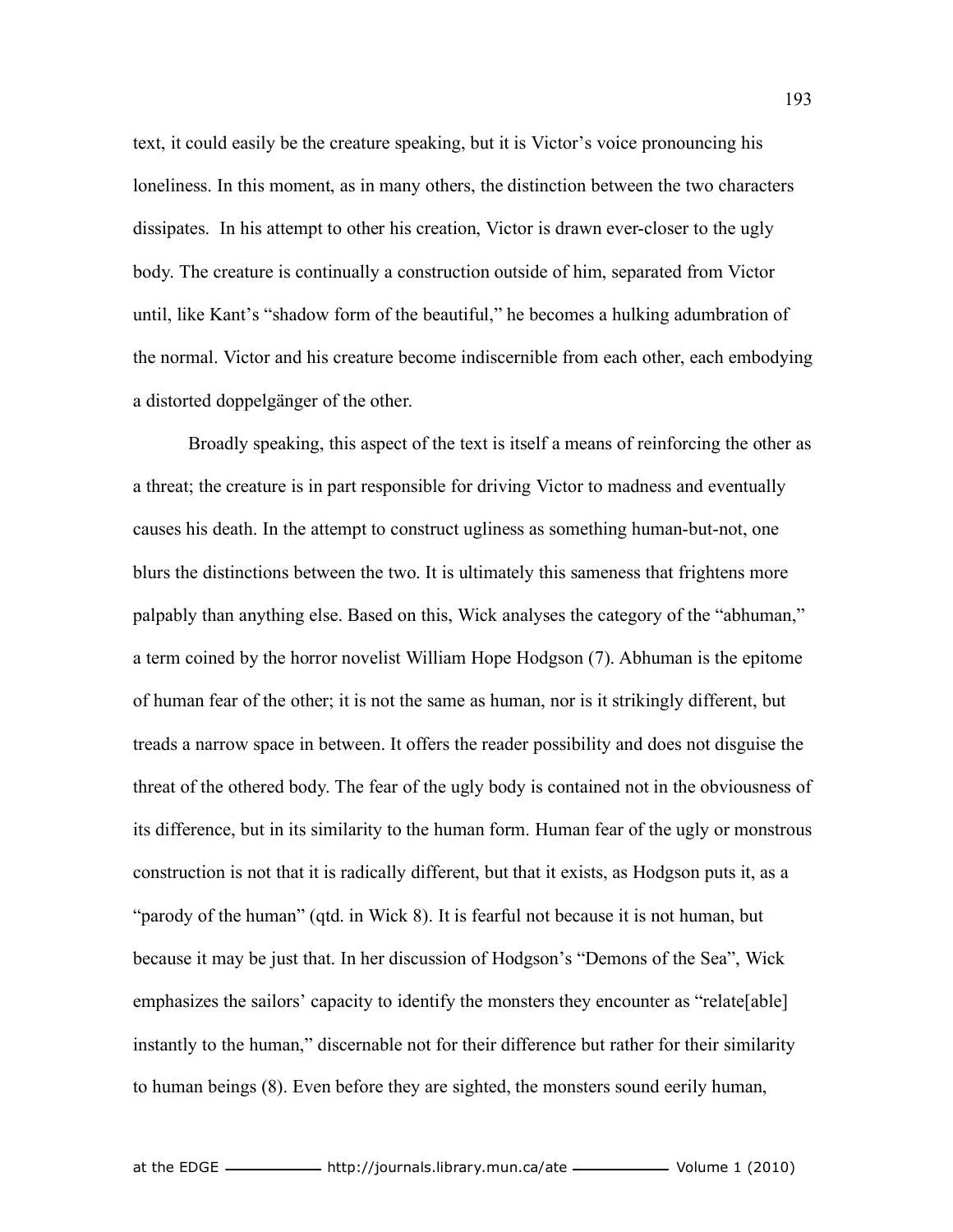almost human but found "wanting...[and] threatening," not unlike the undead zombies of popular horror films (8).

Victor's creation possesses a disharmony of human and non-human characteristics that leaves both reader and creator constantly unable to concretely accept or reject his humanity. He craves "admiration" from the DeLaceys for admiring their good qualities; like so many, he wants to be recognized as one who distinguishes the good in others and is himself recognized and valued as being good (133). He recognizes the fact that his physical ugliness leaves him "solitary and abhorred" and so attempts to compensate with characteristics that he knows human beings value (133). Faced with this portrait, one finds oneself trapped in the binaries of human and non-human, or human and abhuman: the creature's large stature makes him too massive to be a man, yet his body as a whole is not disproportionate. He possesses reason and yet seems unable to control feelings of violence or passion. Despite his lack of control, however, he cannot be dismissed as childlike, relegated to the popular Boris Karloff portrayal, "lumbering through the village streets like some huge and uncomprehending hydrocephalic child" (Helman 14). He is a rational creature, one that Victor notes proves his "fine sensations"; Victor feels he "owe[s] him all the portion of happiness that it [is] in [his] power to bestow"—he feels an obligation to his creation, due in some part to the humanity of what he has constructed (148). Again and again, the reader is forced to contemplate the gap between human and other that narrows after each encounter, but never closes. It is this lack of closure that is so fundamental to the monster's construction, refusing to be classified as either one thing or another.

The ugly body in Shelley's text is subject to any number of binaries, many of them simultaneously. It is human and abhuman, rational and irrational, organic and mechanical,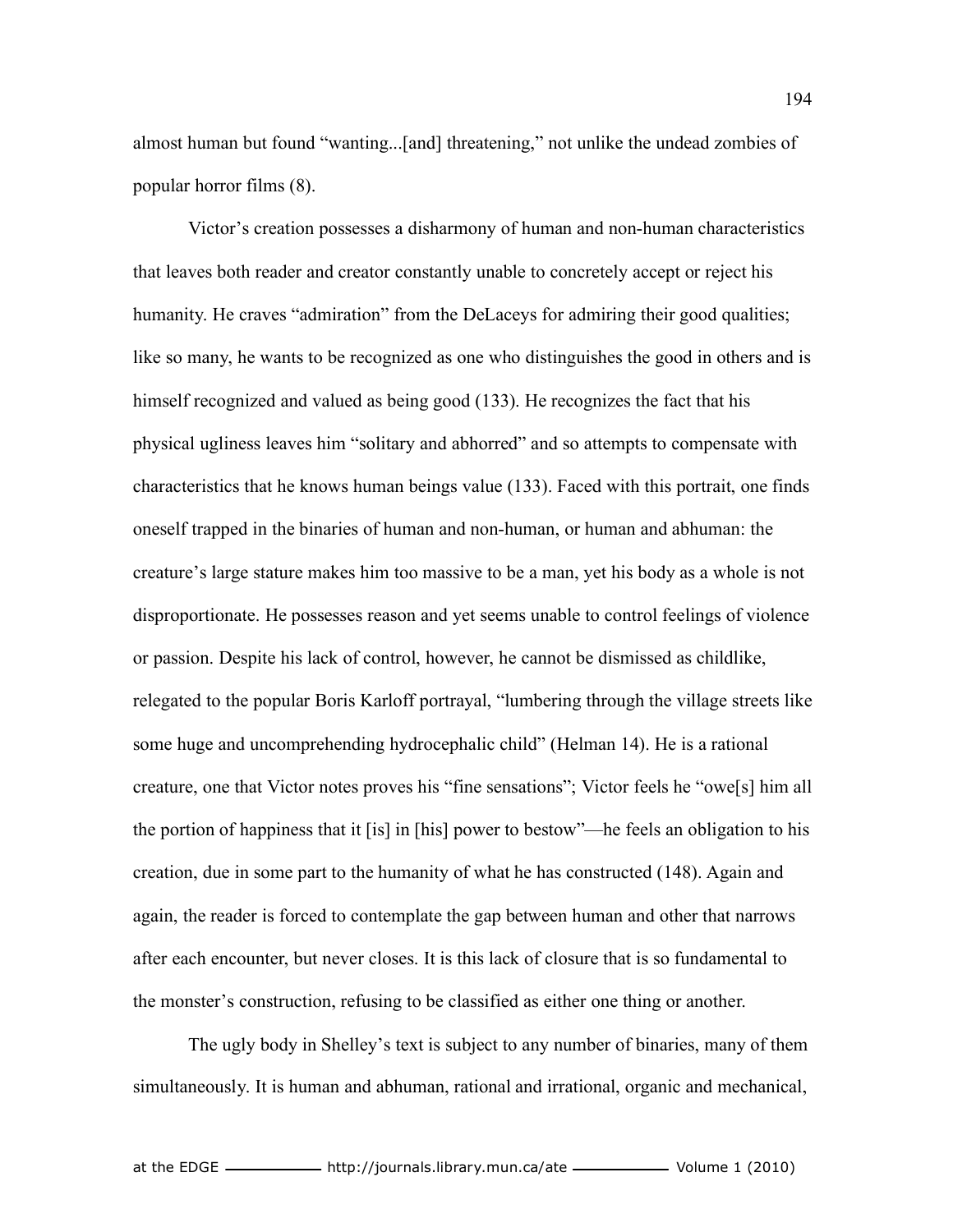existing both inside the frame of aesthetic discourse while simultaneously throwing itself against the discourse's boundaries in an attempt to escape. The creature's body, composed of spare parts, is made up of that which is rejected and deceased, but those parts are also *human* despite their abhuman qualities. His body is the stitched-together pieces of men, and cannot be discarded as merely monstrous. *Frankenstein* is the act of "alterity...shift[ing] uncomfortably close to the self," forcing the reader to re-examine what is normal, and what is unconsciously categorized as such without hesitation (Wick 11).

In Shelley's text, the ugly body is a fragmented human identity, and it turns its gaze not only onto the reader, but onto itself. Faced with the possibility of having to accept the almost-human, Shelley must set the monster adrift and allow it to be sucked back into the darkness of nature at the end of the novel. She must do this not because of its ugliness and distance from the human, but because of its kinship to it. The creature's ugly body, unable to conform or be denied, leaves the reader feeling disquieted and upset by some *thing* that is not one thing or the other, but bears a striking resemblance to a human being without being accepted as one.

## WORKS CITED

Bahktin, Mikhail. Introduction. *Rabelais and His World.* Trans. Hélène Iswolsky. Bloomington: Indiana UP, 1984. 1-58. Print.

Canguilhem, Georges. *"*A Critical Examination of Certain Concepts: the Normal, Anomaly and

Disease." *On the Normal and the Pathological*. Trans. Carolyn R. Fawcett. Boston: D.